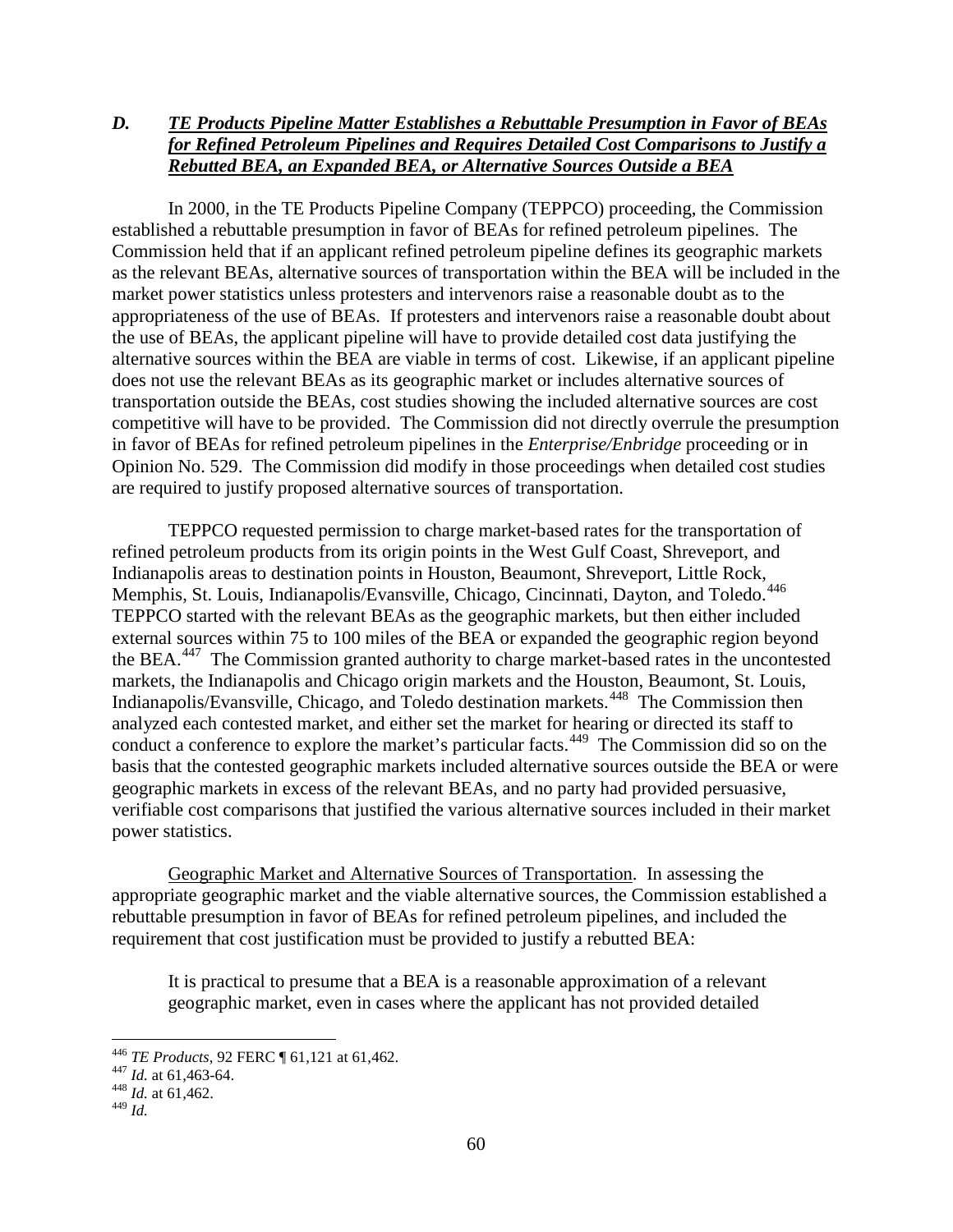evidence demonstrating that all of the alternatives within the BEA are indeed good alternatives. However, that is merely a rebuttable presumption. The parties to a proceeding in which an oil pipeline seeks to implement market-based rates always should be permitted to challenge the use of a BEA as a relevant geographic market. If their protests raise reasonable doubt about a particular BEA as an appropriate geographic market, the applicant must provide a detailed justification of the BEA as a relevant market, including a demonstration that all of the alternatives within the BEA are good alternatives in terms of price.<sup>[450](#page-1-0)</sup>

The Commission then established that detailed cost data comparing proposed alternative sources to the applicant pipeline is also needed to justify geographic markets different than BEAs or to include alternative sources outside BEAs in the market power statistics. The Commission noted that in the *Buckeye* and *Williams* proceedings, the Commission started with the BEAs as the relevant geographic market, but included alternative sources outside the BEAs based on studies that showed those sources were competitive in terms of cost.<sup>[451](#page-1-1)</sup> It concluded that in protested geographic markets that are different than BEAs or that included alternative sources outside the BEA, detailed cost analyses are necessary to support the geographic market and proposed alternative sources.<sup>[452](#page-1-2)</sup> The Commission recognized that mechanical mileage limits from BEAs were also inappropriate because distance itself may not be indicative of viability. A high wholesale price, for example, may prevent a nearby alternative from being competitive, and vice-versa for a more distant alternative.<sup>[453](#page-1-3)</sup>

The Commission noted that one way to analyze costs is to perform a "laid-in cost study" that identifies the good economic alternatives available in the market.<sup>454</sup> Generally, a laid-in cost study compares the cost of proposed alternative sources of transportation to the competitive price. At this time, the applicant pipeline's tariff was often used as a proxy for the competitive price. Therefore, in a cost study for a destination market, the wholesale price at the applicant pipeline's terminal plus trucking costs to each county within the relevant geographic market would be compared with the wholesale price at each proposed alternative source's terminal plus trucking costs to those same counties.<sup>[455](#page-1-5)</sup> Alternative sources of transportation would be included in the geographic market and market power statistics if they provided buyers a delivered price that was within a certain threshold increase above the applicant pipeline. For the Little Rock destination market, TEPPCO included alternative sources in excess of 100 miles based on a laidin cost study comparing each alternative source's costs with TEPPCO's costs to each county in the Little Rock BEA.<sup>456</sup> TEPPCO had used bills of lading, trucking surveys, and analyses of posted price movements at terminals to calculate the wholesale price and trucking costs.<sup>457</sup> Intervenors contested numerous inputs in the cost study, and provided their own cost studies that showed sources 75 miles outside the BEA were not economical.<sup>458</sup>

<span id="page-1-4"></span>

<span id="page-1-8"></span><span id="page-1-7"></span><span id="page-1-6"></span>

<span id="page-1-1"></span><span id="page-1-0"></span><sup>&</sup>lt;sup>450</sup> *Id.* at 61,465-66.<br>
<sup>451</sup> *TE Products*, 92 FERC ¶ 61,121 at 61,466.<br>
<sup>452</sup> *Id.* at 61,467.<br>
<sup>454</sup> *Id.* at 61,467.<br>
<sup>454</sup> *Id.* at 61,467.<br>
<sup>455</sup> *See id.* at 61,468 n.46.<br>
<sup>455</sup> *TE Products*, 92 FERC ¶ 61,121 a

<span id="page-1-2"></span>

<span id="page-1-3"></span>

<span id="page-1-5"></span>